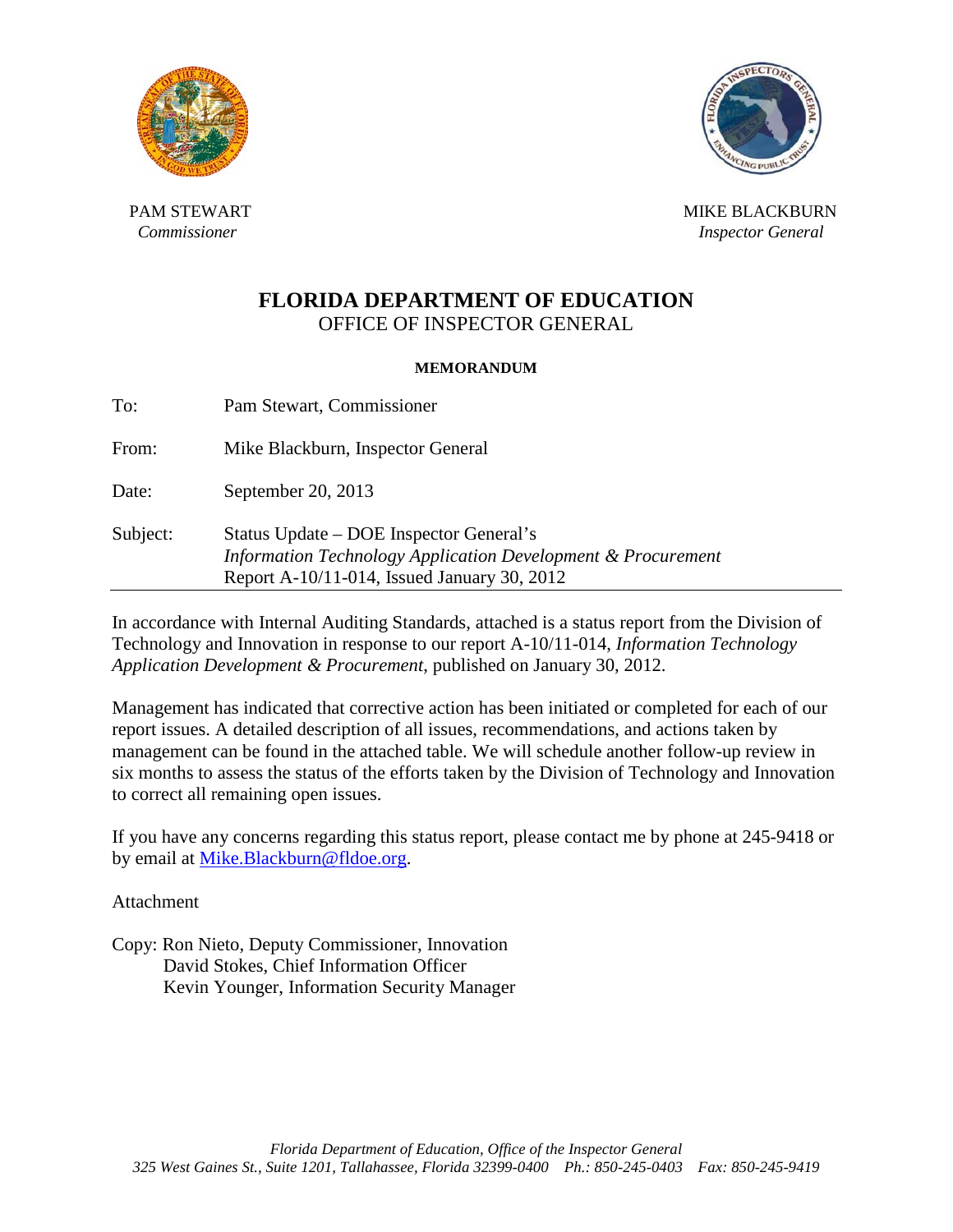| <b>Finding</b>                                                                                                                                                                                                                                   | <b>Recommendation(s)</b>                                                                                                                                                                                                                                                                                                                                                                                                                                                                                                                                                                                                                                                                                                                                                                                                                                                                                                                                                        | <b>Previous Management Response</b>                                                                                                                                                                                                                                                                                                                                                                                                                                                                                                                                                                                                                                                                                                                                                                                                                                                                                                                                                                                                                                                                                                                                                                                                                                                                                                                                                                                                                                                                                                                                                                                                                                                                                                                                                                                                  | <b>Management Response</b><br>as of September 21, 2013                                                                                                                                                 | Anticipated<br><b>Completion Date</b> |
|--------------------------------------------------------------------------------------------------------------------------------------------------------------------------------------------------------------------------------------------------|---------------------------------------------------------------------------------------------------------------------------------------------------------------------------------------------------------------------------------------------------------------------------------------------------------------------------------------------------------------------------------------------------------------------------------------------------------------------------------------------------------------------------------------------------------------------------------------------------------------------------------------------------------------------------------------------------------------------------------------------------------------------------------------------------------------------------------------------------------------------------------------------------------------------------------------------------------------------------------|--------------------------------------------------------------------------------------------------------------------------------------------------------------------------------------------------------------------------------------------------------------------------------------------------------------------------------------------------------------------------------------------------------------------------------------------------------------------------------------------------------------------------------------------------------------------------------------------------------------------------------------------------------------------------------------------------------------------------------------------------------------------------------------------------------------------------------------------------------------------------------------------------------------------------------------------------------------------------------------------------------------------------------------------------------------------------------------------------------------------------------------------------------------------------------------------------------------------------------------------------------------------------------------------------------------------------------------------------------------------------------------------------------------------------------------------------------------------------------------------------------------------------------------------------------------------------------------------------------------------------------------------------------------------------------------------------------------------------------------------------------------------------------------------------------------------------------------|--------------------------------------------------------------------------------------------------------------------------------------------------------------------------------------------------------|---------------------------------------|
| 1. Formal written<br>policies and<br>procedures are<br>needed.<br>Department policies and<br>procedures related to<br>information technology<br>(IT) application<br>development as well as<br>enterprise-wide project<br>management are limited. | The Department should develop<br>formal written policies and<br>procedures for administering the<br>enterprise-wide project management<br>function, as well as IT application<br>development and have them<br>approved by executive management.<br>Approved policies and procedures<br>should be implemented and staff<br>trained on their application. Once<br>established, written policies and<br>procedures should be reviewed at<br>least annually and updated as<br>necessary. Policies and procedures<br>should cover the areas listed below<br>in addition to other areas as<br>determined necessary.<br><b>Project Management</b><br>A.<br>Project governance (including<br>$\bullet$<br>oversight committee charters)<br>• Project management<br>methodology<br><b>B.</b> Application Development and<br><b>Support</b><br>• Approved Information Systems<br>Development Methodology<br>Securing software applications<br>$\bullet$<br>Change management<br>$\bullet$ | A. Project Management<br>Response as of January 30, 2012<br>The establishment of a Project Management system was<br>initiated in large part as a mechanism for implementing the<br>challenging reforms required by two very large federal grants:<br>Race to the Top and the Partnership for Assessment of<br>Readiness for College and Careers. The timelines for both of<br>these grants required the Department to very quickly put into<br>place processes and procedures for managing an extensive<br>number of complex projects. Under the leadership of the<br>Commissioner Smith, the Project Management function was<br>established as a way of work for the Department. Shortly<br>thereafter, the Department went through a transition period<br>under the leadership of an Interim Commissioner, and on July<br>31, 2011, Commissioner Robinson was appointed<br>Commissioner by the State Board of Education.<br>Throughout this period, the Project Management Oversight<br>Committee (PMOC) has continued to evolve. Policies,<br>procedures, and methodologies have been developed and are<br>being used to guide the ongoing implementation, while<br>continuing to be refined to reflect the changes in Department<br>leadership as well as the differing types and stages of the<br>identified projects. The written documents, including for<br>example, the charter template, are being revised and refined<br>concurrently to reflect the direction of the PMOC. The<br>anticipated completion date for finalizing policies and<br>procedures for the areas listed in the audit report is June 30,<br>2012.<br>It is anticipated that this Project Management function, like<br>those of other agencies, will continue to mature and thus the<br>policies, procedures, and methodologies will likewise need to | A. Project Management<br>The PMO discontinued the monthly<br>Project Management Oversight<br>Committee (PMOC) meetings in the<br>first quarter of 2013 at the direction of<br>the then Chief-of-Staff. | A. Project Management<br>Unknown      |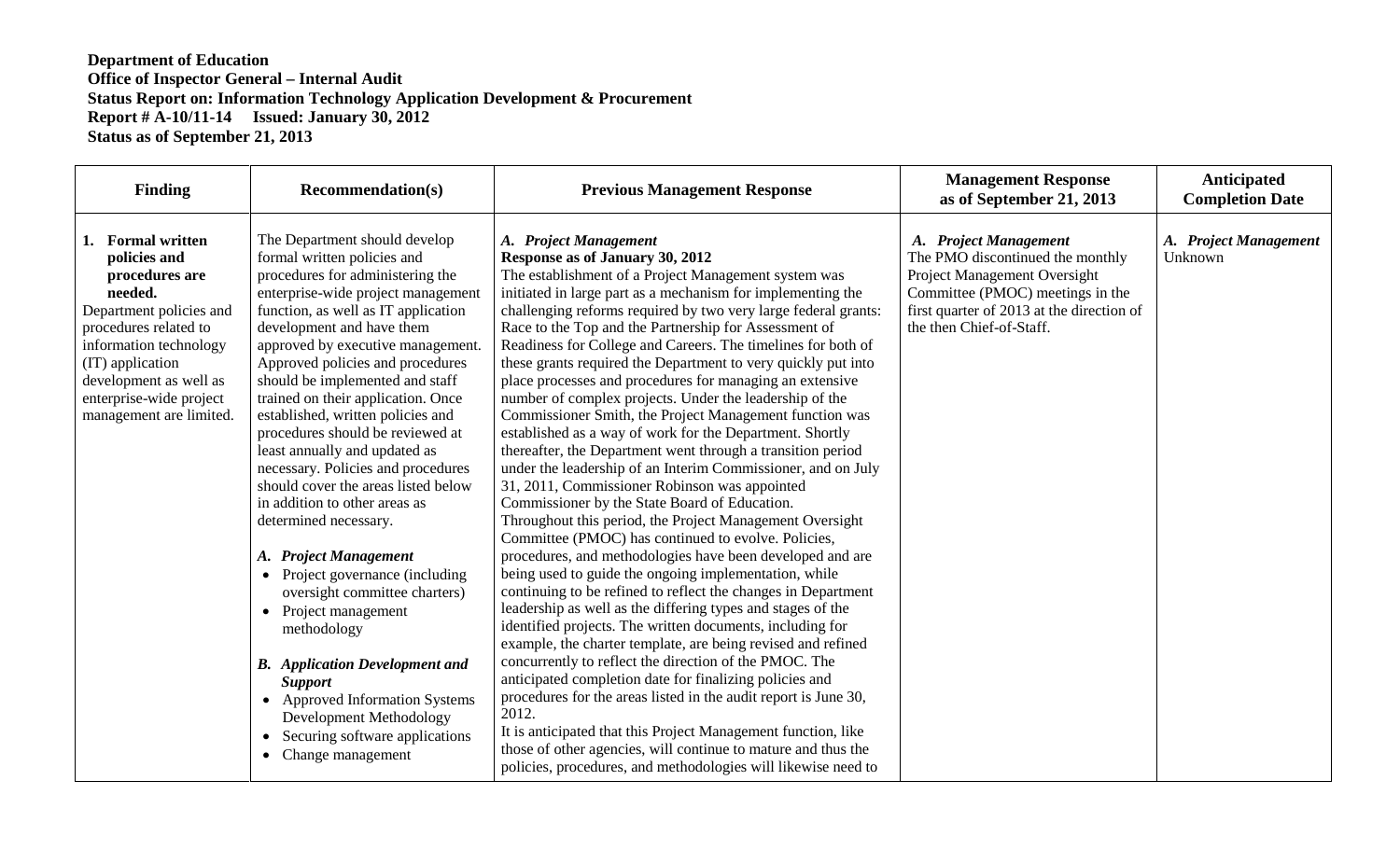| <b>Finding</b> | <b>Recommendation(s)</b> | <b>Previous Management Response</b>                                                                                                                                                                                                                                                                                                                                                                                                                                                                                                                                                                                                                                                                                                                                                                                                                                                                                                                                                                                                                                                                                                                                                                                                                               | <b>Management Response</b><br>as of September 21, 2013 | Anticipated<br><b>Completion Date</b> |
|----------------|--------------------------|-------------------------------------------------------------------------------------------------------------------------------------------------------------------------------------------------------------------------------------------------------------------------------------------------------------------------------------------------------------------------------------------------------------------------------------------------------------------------------------------------------------------------------------------------------------------------------------------------------------------------------------------------------------------------------------------------------------------------------------------------------------------------------------------------------------------------------------------------------------------------------------------------------------------------------------------------------------------------------------------------------------------------------------------------------------------------------------------------------------------------------------------------------------------------------------------------------------------------------------------------------------------|--------------------------------------------------------|---------------------------------------|
|                |                          | be continuously examined and enhanced. While the PMOC will<br>formally adopt these written documents related to management<br>and governance, it will be necessary to make periodic revisions<br>to ensure that these enhancements are communicated<br>effectively. Training of personnel has been ongoing throughout<br>the process of establishing the system and will continue to be<br>provided as new information is available or as additional staff<br>become involved in the process.<br>Response as of March 21, 2013<br>Documents addressing the Project Management Office (PMO)<br>have been drafted. The list of the documents are as follows:<br>1. FDOE Project Management Methodology - draft<br>FDOE PMOC Charter - draft<br>2.<br>3.<br>DOE Project Charter – in use<br>DOE Project Charter Instructions – in use<br>FDOE Business Case – in use<br>FDOE Project Concept – in use<br>6.<br>FDOE Grant Concept – in use<br>7.<br>FDOE Project Governance Policy - draft<br>8.<br>9. FDOE Project Management Policy - draft<br>10. Visio-Project Governance diagram<br>The PMO currently operates a singular-level project<br>governance structure, closely aligned to the Project Governance<br>diagram.<br>Anticipated Completion Date: 12/31/13 |                                                        |                                       |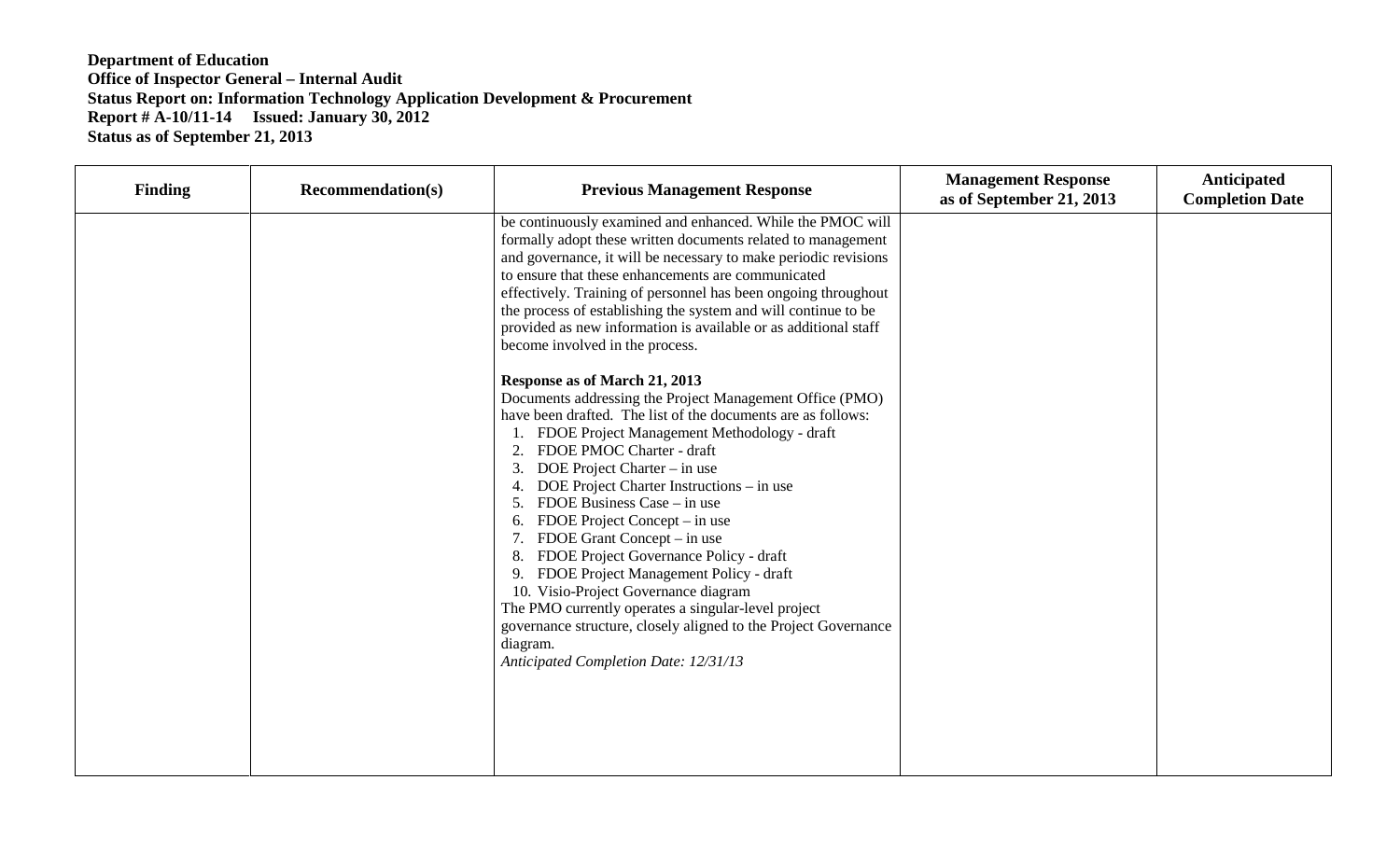| <b>Finding</b> | <b>Recommendation(s)</b> | <b>Previous Management Response</b>                                                                                                                                                                                                                                                                                                                                                                                                                                                                                                                                                                                                                                                                                                                                                                                                                                                                                                                                                                             | <b>Management Response</b><br>as of September 21, 2013              | Anticipated<br><b>Completion Date</b>                                  |
|----------------|--------------------------|-----------------------------------------------------------------------------------------------------------------------------------------------------------------------------------------------------------------------------------------------------------------------------------------------------------------------------------------------------------------------------------------------------------------------------------------------------------------------------------------------------------------------------------------------------------------------------------------------------------------------------------------------------------------------------------------------------------------------------------------------------------------------------------------------------------------------------------------------------------------------------------------------------------------------------------------------------------------------------------------------------------------|---------------------------------------------------------------------|------------------------------------------------------------------------|
|                |                          | <b>B.</b> Application Development and Support<br>Response as of January 30, 2012<br>The Information Systems Development Methodology has been<br>developed and implemented for almost a year. Although the<br>ISDM has not yet been formally adopted, it is in use and is<br>guiding the development methodology used by the Department.<br>A written procedure related to the security of software<br>applications has been developed and added as an Addendum to<br>the ISDM. A change management system, the Service Request<br>System, has also been established. The ISDM will be examined<br>to determine whether any revisions are necessary prior to<br>presenting it for formal adoption (anticipated completion date<br>of June 30, 2012). All of these are documents are written and<br>are being used by relevant staff. Training for affected staff will<br>be provided as needed (when changes are made or when<br>additional staff need to use these policies, procedures, and<br>methodologies). | <b>B.</b> Application Development and<br><b>Support</b><br>Complete | <b>B.</b> Application<br>Development and<br><b>Support</b><br>Complete |
|                |                          | Response as of March 21, 2013<br>The revised ISDM was completed in August 2012 and sent to<br>executive management for approval.<br>The Information Systems Development Methodology (ISDM)<br>has been further revised to expound upon the processes and<br>procedures of Application and Development projects. Each<br>module of the ISDM has been reviewed to declare and define<br>terminology and ensure consistent terminology throughout the<br>documentation. A Business Analysts was hired to assist the<br>developers with adhering to the ISDM when new projects are<br>requested and developed. In addition, the Business Analyst is to<br>identify and update missing standards and procedures in the<br>ISDM methodology. The ISDM was approved by David<br>Stokes, CIO on March 14, 2013                                                                                                                                                                                                          |                                                                     |                                                                        |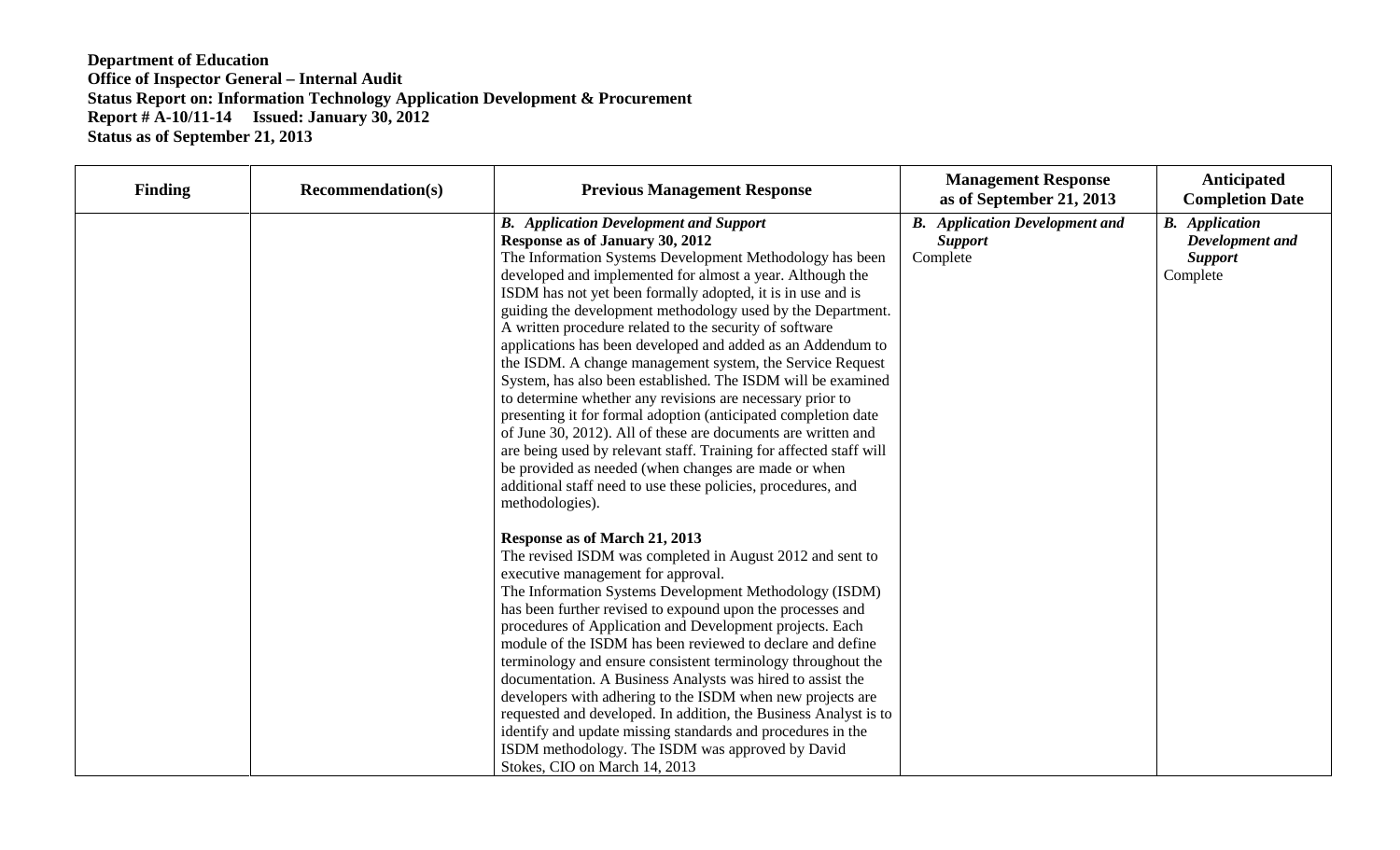| <b>Finding</b>                                                                                                                                                                                                       | <b>Recommendation(s)</b>                                                                                                                                                                                                                                                                                                                                                                                                                                                                                                                                                   | <b>Previous Management Response</b>                                                                                                                                        | <b>Management Response</b><br>as of September 21, 2013 | <b>Anticipated</b><br><b>Completion Date</b> |
|----------------------------------------------------------------------------------------------------------------------------------------------------------------------------------------------------------------------|----------------------------------------------------------------------------------------------------------------------------------------------------------------------------------------------------------------------------------------------------------------------------------------------------------------------------------------------------------------------------------------------------------------------------------------------------------------------------------------------------------------------------------------------------------------------------|----------------------------------------------------------------------------------------------------------------------------------------------------------------------------|--------------------------------------------------------|----------------------------------------------|
| 2. Effectiveness of<br>project governance<br>should continue to<br>be improved.<br>Governance processes<br>were under development<br>during the audit.                                                               | As project governance is critical to<br>support the management of limited<br>resources, the Department should<br>continue on the path to further<br>develop, strengthen, and formalize<br>its governance structure and<br>activities. This includes creating<br>governance committee charters and<br>policies to implement governance<br>activities and empowering a strategy<br>or steering committee to ensure<br>adequate control over project<br>decisions, directions, and<br>performance to ensure project<br>activities support the Department's<br>strategic plan. | Response as of January 30, 2012<br>See response to Finding 1.<br>Response as of March 21, 2013<br>See response to Finding 1.<br><b>Estimated Completion Date: 12/31/13</b> | See response to Finding 1.                             | Unknown                                      |
| 3. The Department is<br>not following a<br>formal documented<br>project management<br>methodology.<br>Important planning steps<br>and related deliverables<br>of selected ongoing<br>projects were not<br>evidenced. | The Department should develop a<br>formal project management<br>methodology for managing projects.<br>A one-size-fits-all methodology is<br>not likely to work given the different<br>types of projects and management<br>styles involved.<br>The methodology would likely<br>include templates that can guide<br>project teams in obtaining an<br>appropriate level of documentation,<br>while streamlining preparation time<br>and effort involved.                                                                                                                      | Response as of January 30, 2012<br>See response to Finding 1.<br>Response as of March 21, 2013<br>See response to Finding 1.<br><b>Estimated Completion Date: 12/31/13</b> | See response to Finding 1.                             | Unknown                                      |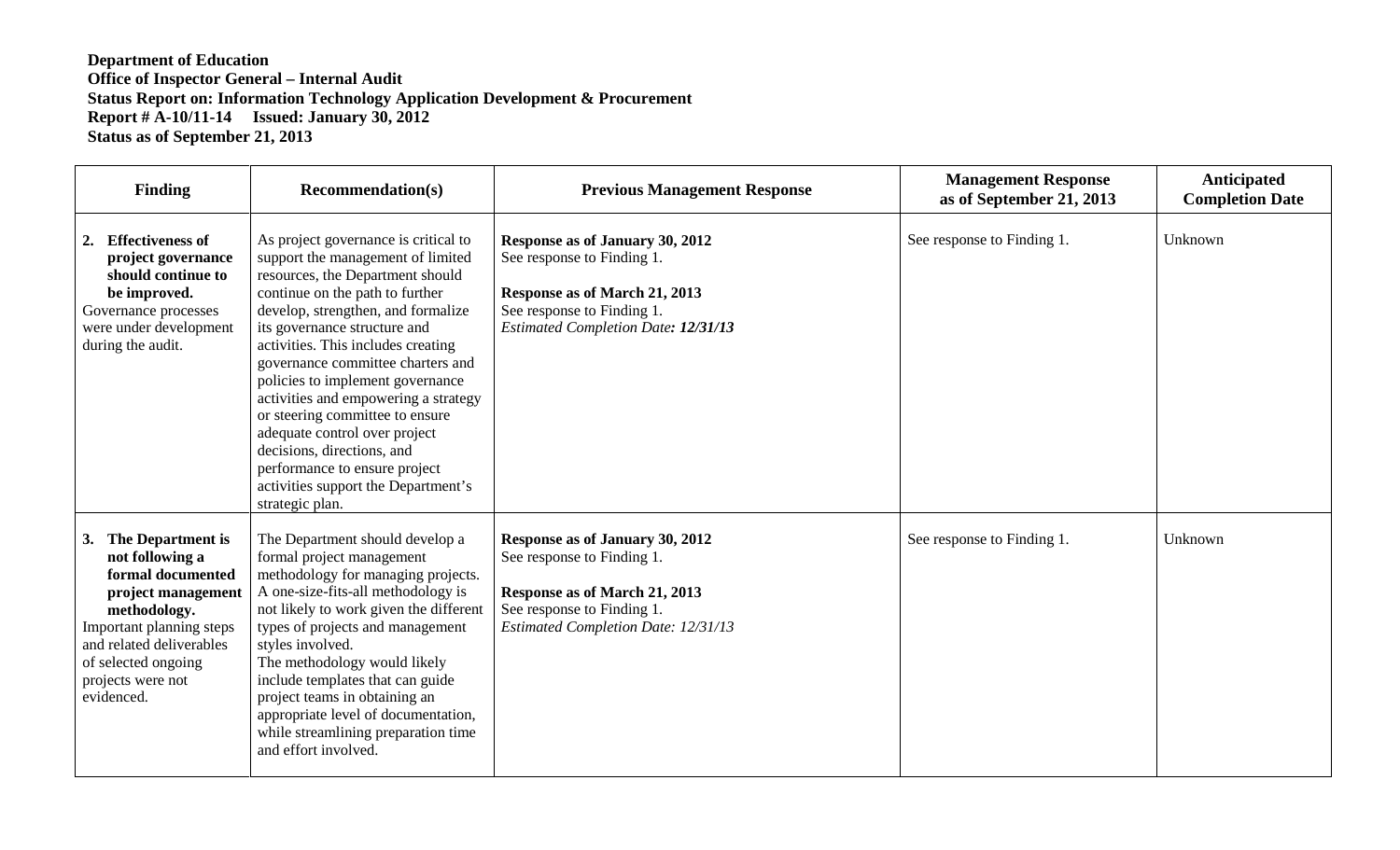| <b>Finding</b><br><b>Recommendation(s)</b>                                                                                                                                                                                                                                                                                                                                                                                                                                                                                                                                                                                                                                                                                                                                                                                                                                                                                                                     |                                                                                                               | <b>Previous Management Response</b>                                                                                                                                                                                                                                                                                                                                                                                                                                                                                                                                                                                                                                                                                                                                                                                                                                                                                                                                                                                                                                                                                                                                                                                                                                                                                                                                                                                                                      | <b>Management Response</b><br>as of September 21, 2013 | Anticipated<br><b>Completion Date</b> |
|----------------------------------------------------------------------------------------------------------------------------------------------------------------------------------------------------------------------------------------------------------------------------------------------------------------------------------------------------------------------------------------------------------------------------------------------------------------------------------------------------------------------------------------------------------------------------------------------------------------------------------------------------------------------------------------------------------------------------------------------------------------------------------------------------------------------------------------------------------------------------------------------------------------------------------------------------------------|---------------------------------------------------------------------------------------------------------------|----------------------------------------------------------------------------------------------------------------------------------------------------------------------------------------------------------------------------------------------------------------------------------------------------------------------------------------------------------------------------------------------------------------------------------------------------------------------------------------------------------------------------------------------------------------------------------------------------------------------------------------------------------------------------------------------------------------------------------------------------------------------------------------------------------------------------------------------------------------------------------------------------------------------------------------------------------------------------------------------------------------------------------------------------------------------------------------------------------------------------------------------------------------------------------------------------------------------------------------------------------------------------------------------------------------------------------------------------------------------------------------------------------------------------------------------------------|--------------------------------------------------------|---------------------------------------|
| 4. Documentation of<br>The Department should ensure that<br><b>ISDM</b> deliverable<br>application support projects be<br>performed in accordance with<br>activities for<br>requirements of the Department's<br>application support<br>ISDM. Staff performing deliverable<br>projects should be<br>tasks should be sufficiently trained<br>improved.<br>We noted incomplete or<br>on use of the development<br>methodology and effectively<br>insufficient<br>supervised to ensure quality.<br>documentation for:<br>Opportunities to streamline the<br>• Risk analysis<br>documentation of ISDM deliverables<br>• System architecture<br>could potentially be achieved by<br>• Business<br>expanding the use of templates.<br>requirements<br>definition<br>• Data requirements<br>• Programming<br>specifications<br>• Security plan and<br>design<br>• Compliance with<br><b>ADA</b><br>• System test plan and<br>results<br>• User acceptance test<br>plan | Response as of January 30, 2012<br>and user acceptance test plan).<br>Response as of March 21, 2013<br>below. | As noted above, the ISDM is being implemented throughout<br>the Department; however, there are varying levels of<br>implementation among staff based on the type of system being<br>worked on. The Office of Application Development and<br>Support (OAS) will continue to supervise and monitor the<br>levels of implementation of the ISDM, specifically the<br>documentation of ISDM deliverables. Additional training will<br>be provided as needed and as indicated by the results of internal<br>monitoring. Training will include guidance and best practices<br>related to the use of templates for documentation of<br>deliverables. OAS will also update the ISDM to address<br>deliverable activities documentation in the areas mentioned in<br>the report (risk analysis, system architecture, business<br>requirements definition, data requirements, programming<br>specifications, security plan and design, compliance with<br>Americans with Disability Act, system test plan and results,<br>Completed in August, 2012. The Department has improved<br>documentation of the ISDM deliverable activities for<br>application support projects. The Department has addressed this<br>finding and implemented the recommendations as outlined<br>Application Development and Support has revised the ISDM to<br>include missing templates noted in the Finding, as well as<br>implementing new standards and policies. The implementation | Complete                                               | Complete                              |
|                                                                                                                                                                                                                                                                                                                                                                                                                                                                                                                                                                                                                                                                                                                                                                                                                                                                                                                                                                | on March 14, 2013.                                                                                            | and requirement of a Project Charter and supporting templates<br>has greatly facilitated the implementation of ISDM<br>requirements, and streamlining the documentation of ISDM<br>deliverables. The ISDM was approved by David Stokes, CIO                                                                                                                                                                                                                                                                                                                                                                                                                                                                                                                                                                                                                                                                                                                                                                                                                                                                                                                                                                                                                                                                                                                                                                                                              |                                                        |                                       |